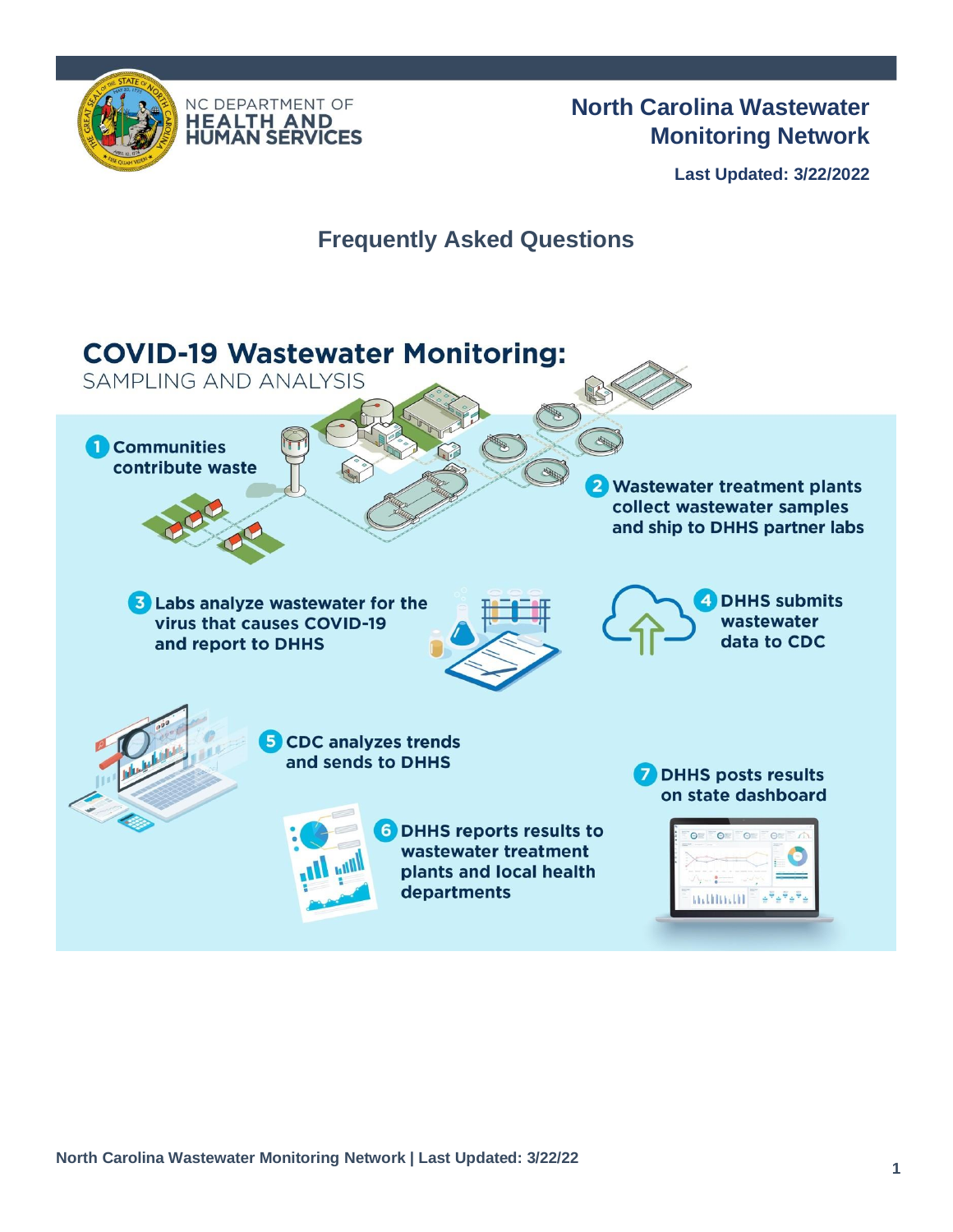### **NC DEPARTMENT OF HEALTH AND HUMAN SERVICES**

### **1. Why are you measuring the COVID-19 virus in wastewater?**

Many individuals infected with COVID-19 shed viral particles in their stool. These viral particles are pieces of the SARS-CoV-2 virus, which causes COVID-19 when still intact. In wastewater, the particles are no longer infectious but can still be measured. Testing wastewater for these viral particles allows us to track COVID-19 trends among people contributing to the wastewater.

# **2. What are the benefits of wastewater testing for COVID-19?**

- **Provides a community-wide sample.** Measuring wastewater for parts of the virus that causes COVID-19 allows us to approximate COVID-19 infection across a whole community with one sample. When we repeat these samples over time, we can see trends similar to what we've observed with case data.
- **Includes symptomatic and asymptomatic cases.** Wastewater includes viral particles from infected people who are both symptomatic (have symptoms) and asymptomatic (don't have symptoms) even if they are not tested.
- **Cost effective.** This method of estimating COVID-19 in a community is more cost effective than conducting community-wide COVID-19 tests, although both methods provide valuable information for understanding COVID-19 in communities.

### **3. How do you measure COVID-19 trends using particles of the SARS-CoV-2 virus?**

SARS-CoV-2 is the virus which causes COVID-19. RNA is genetic material (similar to DNA) which is carried inside each virus. The viral RNA can be detected by a very sensitive test called polymerase chain reaction, or PCR. PCR makes copies of genes so even very small amounts can be detected. If we find sufficient RNA material from the virus that causes COVID-19, we know people contributing to the wastewater have COVID-19. NCDHHS is partnering with multiple laboratories to conduct these analyses, including University of North Carolina System researchers

# **4. Why are we reporting COVID-19 cases occurring in the sewershed?**

A sewershed is the area from which wastewater flows through a network of pipes to a treatment plant. The COVID-19 cases included in the dashboard are cases reported to public health in people who live within the gray sewershed boundary on the map. The data from wastewater testing are meant to supplement existing COVID-19 metrics. Comparing trends for the rate of reported cases within the sewershed to trends in wastewater helps us better understand the amount of disease in a community.

# **5. Is my city participating in the NC Wastewater Monitoring Network?**

We are currently sampling wastewater from 25 sewersheds in North Carolina. Sampling sites were selected to include the monitoring of large, medium, and smaller cities across our state. Additional sites will be added depending on COVID-19 data trends, a North Carolina social vulnerability index, geographic distribution, and the availability/willingness of the town and utility to participate in the sampling effort. Participation in the NC Wastewater Monitoring Network is voluntary, and a wastewater treatment plant's participation in the program may change over time.

#### **6. Why are there different sampling durations for some of the sewersheds?**

If a site is no longer actively collecting data, the previously collected data will still be available for the timespan when the site was sampling. Additionally, as NCDHHS is building the network, new sites may begin sampling on different dates.

#### **7. How is wastewater data being used to support the COVID-19 response?**

Measuring COVID-19 in wastewater provides another way to track trends in COVID-19 in communities. By measuring the levels of RNA from the virus that causes COVID-19, we may be able to detect increases in the number of people sick with COVID-19 sooner than by clinical testing alone. Measurements of wastewater RNA could serve as an early warning system for increases in COVID-19 in our communities or show the virus is not present at detectable levels.

# **8. What can local public health officials do if wastewater surveillance shows an increase in COVID-19?**

**North Carolina Wastewater Monitoring Network | Last Updated: 3/22/22**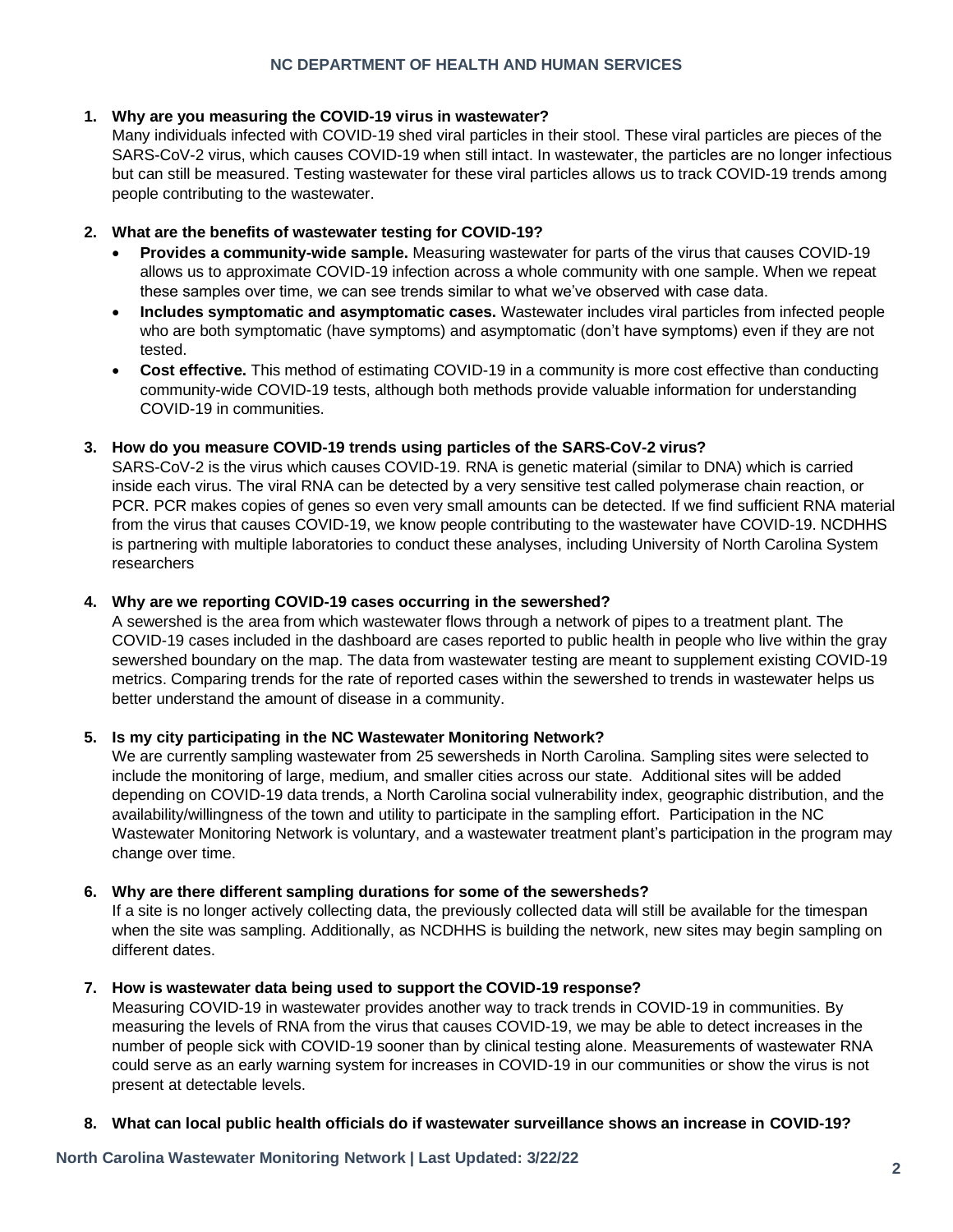# **NC DEPARTMENT OF HEALTH AND HUMAN SERVICES**

- **Notify.** NCDHHS immediately notifies the local health department and the designated utility representative for the impacted community.
- **Determine actions.** State and local public health officials review the data along with other COVID-19 metrics to determine the need for action, including:
	- o Mobilize additional pop-up testing resources in the affected community.
	- $\circ$  Increase public health communication and outreach about how individuals can protect themselves from COVID-19 (social distancing and masking for people who are not fully vaccinated, handwashing, avoiding crowds and enclosed spaces, encouraging vaccination).
	- $\circ$  Alert hospitals, clinics and local physicians that an increase in the virus that causes COVID-19 has been observed, which could indicate an increase in cases.
	- $\circ$  Provide recommendations to community leaders or take direct actions on implementation of additional restrictions (i.e. reducing capacity of businesses, limiting indoor gatherings, etc.).
	- o Take steps to increase access to COVID-19 vaccines.
- **Continue monitoring.** State and local health officials continue to monitor trends in wastewater surveillance to assess the magnitude, duration and public health implications of the increasing trend.

# **9. What do the "Viral Gene Copies per Person (millions)" units mean in the figure and why do you use that as your measurement?**

SARS-CoV-2 is the virus which causes COVID-19. The test used to measure viral particles, called PCR, makes copies of genes so even very small amounts can be detected. That's why we measure SARS-CoV-2 gene copies. We also have to account for several factors when we measure COVID-19 in wastewater:

- **Wastewater flow.** The flow of wastewater received at a treatment plant changes based on water usage, the age of the system and external factors like precipitation. To account for these changes, the number of gene copies detected per liter measured at each sampling location is multiplied by the total flow measured at the plant on the sampling day.
- **Population.** Different wastewater treatment plants serve different population sizes. The population variations are partially accounted for by dividing the viral load on each sample day by the estimated population served in the sewershed.

Calculating the number of "Viral Gene Copies per Person (millions)" accounts for these factors, which gives us a measure that can be more accurately tracked over time within each sewershed. Prior to 3/24/2022, "Viral Gene Copies per Person (millions)" were calculated utilizing median recovery efficiency, which is a value that describes how well SARS-CoV-2 virus can be extracted from the wastewater sample at each wastewater utility. The formula has been simplified per recommendation from CDC to (ww concentration \* flow rate) / (population served) and the wastewater measurements have been adjusted retrospectively.

#### **10. Can you compare values across communities?**

We aren't able to directly compare viral gene copy numbers between communities because of additional factors, but reviewing the trend in a specific community can be used to help understand whether cases or hospitalizations are likely to increase, as well as to help confirm declining trends in infections.

# **11. If there is SARS-CoV-2 RNA in wastewater, is there a risk of spreading COVID-19 through contact with feces or wastewater?**

There is little evidence that shows people can get COVID-19 from exposure to wastewater or feces. However, good hygiene practices, including frequent hand washing, may reduce a person's risk of developing COVID-19 and are important for controlling the spread of many other diseases.

# **12. What are the limitations of wastewater monitoring?**

First, by measuring viral RNA levels at in wastewater samples, we can only collect information about the portion of the population whose sewage flows to that wastewater treatment plant. Portions of the community served by on-site systems (e.g., septic) are not included in the wastewater samples. Approximately 40% of the population in North Carolina, especially in rural areas, uses septic systems to dispose of their wastewater.